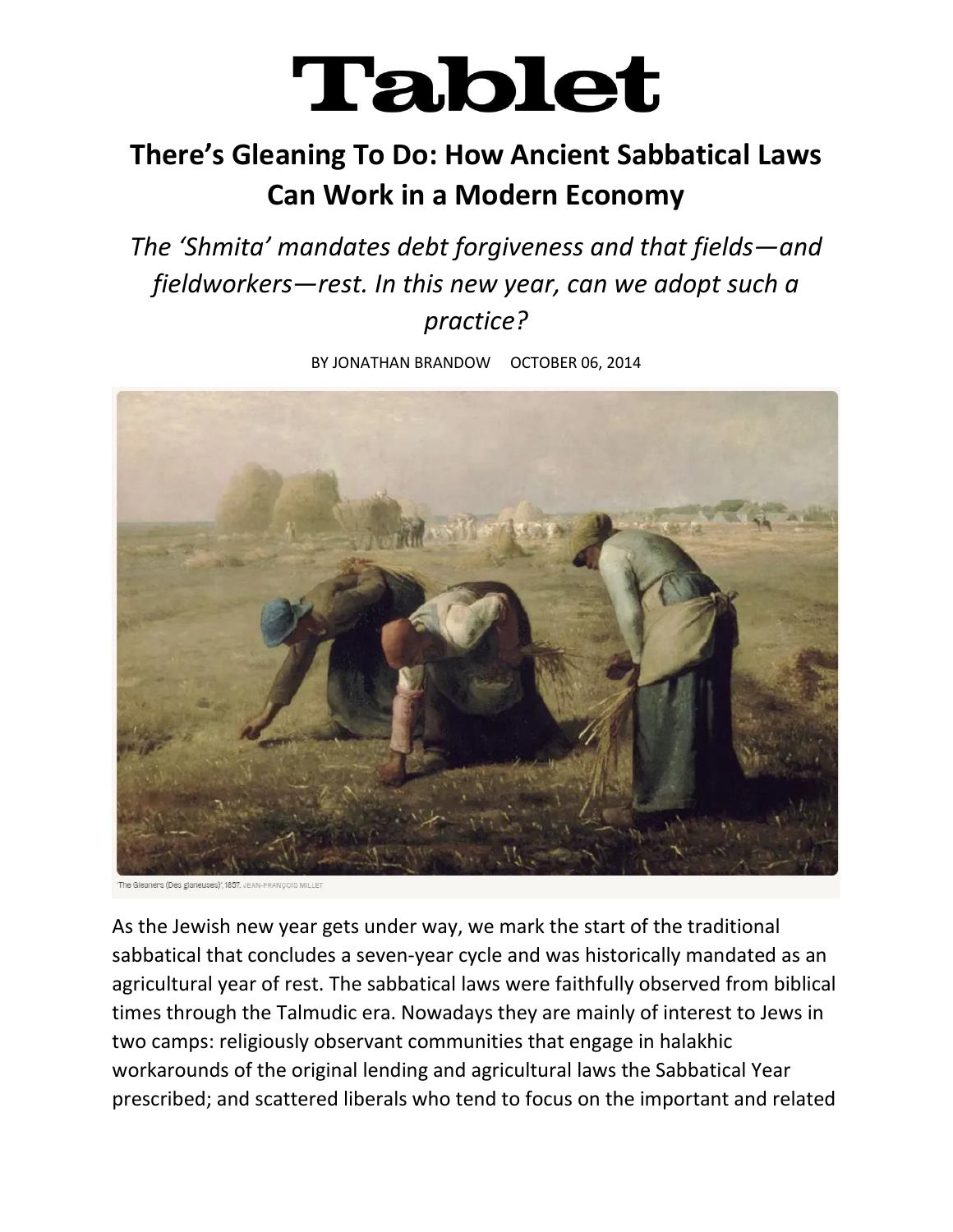biblical values of environmental stewardship and personal enrichment that results from an employment sabbatical.

But the best-known Sabbatical Year source quote—"Proclaim liberty throughout the land unto all the inhabitants thereof," a passage from Leviticus found on the Liberty Bell—describes something quite different. It celebrates ancient Jewish economic policies, including debt forgiveness, the liberation of bonded labor, and the surrender of agricultural property whose flavor is more accurately captured by the Hebrew term Shnat Shmita, or Year of Release, and Yovel, the related Jubilee, which occurs once every seven sabbatical cycles, roughly every 50 years. And while the mechanics of the ancient Shmita may be foreign to contemporary sensibilities, the values behind the laws speak directly to the modern reality of rampant consumer debt, deceptive loan practices, undocumented workers trapped in economic cycles beyond their control, and even trans-generational poverty. Aside from some discrete attempts—such as [this one](http://www.year7.org/)—to apply the principles of Shmita to life now, Shmita values have pretty much slept in the attic of Jewish life for two thousand years. We've moved far from their radical roots. But could they stand up to modern adaptation, as Jewishly-based economic policies? Yes. Should they? Let's have a look.

During the ancient Shmita, farmers were forbidden from cultivating crops or selling produce that grew naturally in their fields. Instead, they had to release to the public whatever grew. If their land was fenced in, farmers were to prop open the gates for anyone to come and glean, as dictated in [Exodus](http://www.mechon-mamre.org/p/pt/pt0223.htm): "In the seventh year you shall let (the land) rest and lie fallow . . . let the needy among your people eat of it."

Gleaners were allowed to store the produce that grew uncultivated during the Shmita year as long as some also remained in the fields for wild animals to eat. Once the natural supply there was exhausted, storage was prohibited. In other words, the more that was left in the fields for slower gleaners and animals, the longer the harvested produce could be stored. This mechanism encouraged balance between the needs of those who could store and those who gleaned dayto-day, and between man and other living things.

[Talmud](http://www.come-and-hear.com/shabbath/shabbath_33.html) came down hard on Shmita violators. Perpetrators faced financial penalties and public disgrace. Even the fall of the second Temple and the 2,000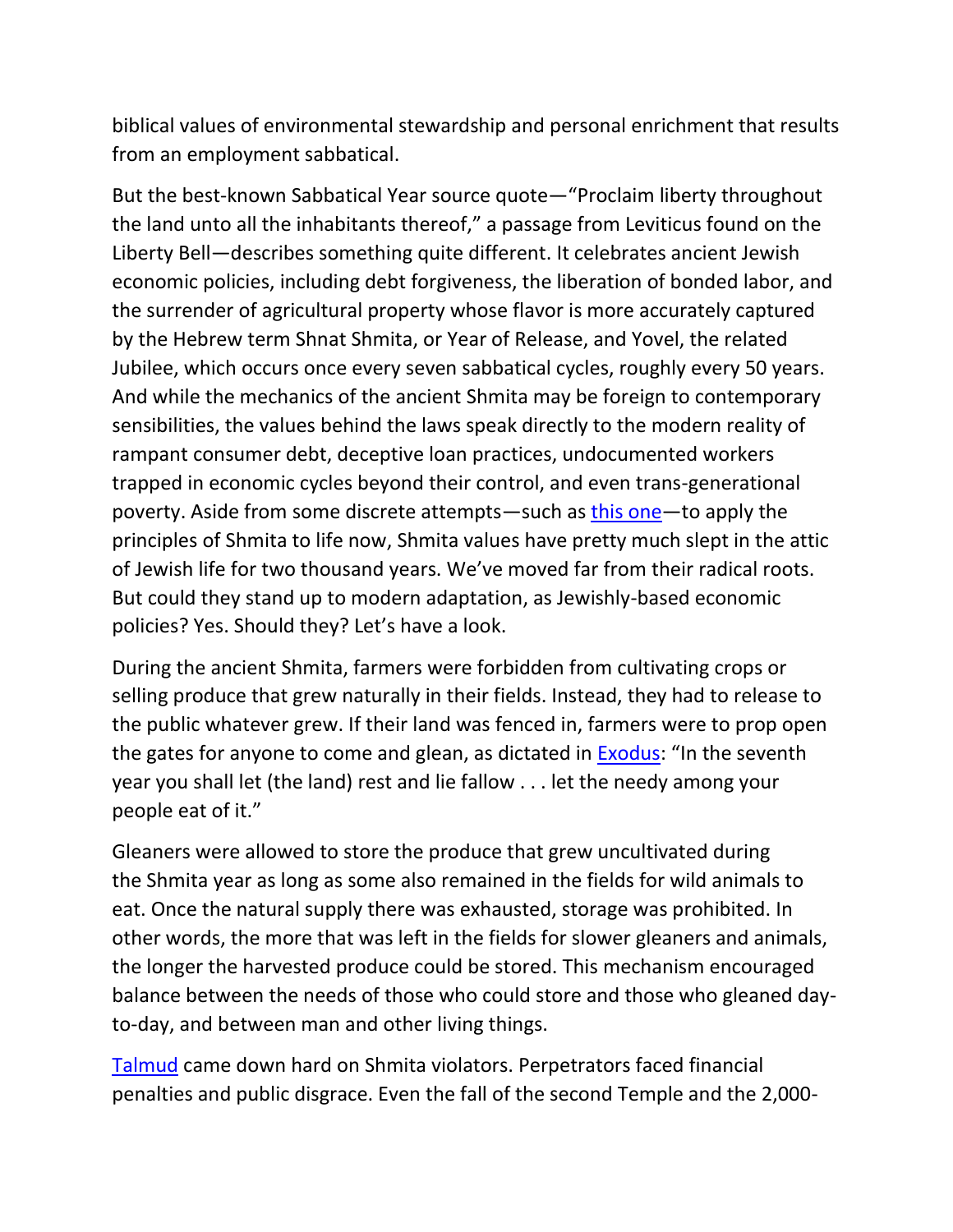year Jewish exile were attributed by the sages of the Talmud to widespread spiritual resistance to, and violation of, Sabbatical laws.

Although ancient Jewish law technically limited the Shmita prohibition on production to the agricultural sector, some contemporary business analysts believe that adapted Shmita practices should apply to today's most critical industries—the closest modern equivalents of the ancient agricultural engine.

Yossi Tsuria, for example, is a religiously observant former executive at NDS, one of Israel's largest technology firms. He has [advocated](http://www.tapuz.co.il/blog/net/UserBlog.aspx?foldername=shmita&skip=1) extensively for modernized Shmita applications, suggesting that Israeli high-tech firms sell product at cost for the duration of the year and extend sabbaticals to employees. I [propose](http://thejustmarket.com/) a universal, employer-funded Sabbatical of three months per cycle, creating a period of personal enrichment for those who go on leave and an opportunity for employment for people who'll be needed to plug the labor gap all at a cost that IRS data indicates would be sustainable by most U.S. industries. Among others, Standing Partnership, a St. Louis, Mo.–based communications firm has pioneered sabbaticals for its 26 employees and says that the practice "is one of the greatest retention tools we have."

The historic Shmitaa [frees us](http://www.mechon-mamre.org/p/pt/pt0515.htm) from debts incurred in the previous seven years. In the ancient world, subsistence farmers struggling to make ends meet between harvests were typically those who took out loans to avoid going under.

As the economy deteriorated under the Romans around the turn of the first millennium, lenders grew reluctant to take on debtors as the Shmita approached. Their hesitance elicited a panic; how would the small farming class survive if it could not borrow money between harvests? [Rabbi Hillel](http://www.jewishencyclopedia.com/articles/7698-hillel) came up with a solution called the Prosbul. It effectively escrowed debts with a court during the Shmita year. That is, debt was deferred—not erased—in order to encourage lenders to continue making interest-free loans, which were the only legal type at that time. But the mechanism failed to respond to the original social basis of Shmita policy: wrenching debt among a population that lived permanently on the financial precipice.

Although one Talmudic [discussion](http://www.come-and-hear.com/gittin/gittin_23.html) noted that Hillel "disregarded the precept laid down in the Torah," that called directly for absolute debt forgiveness, most commentators signed on to the Prosbul. Basing their acceptance on a threadbare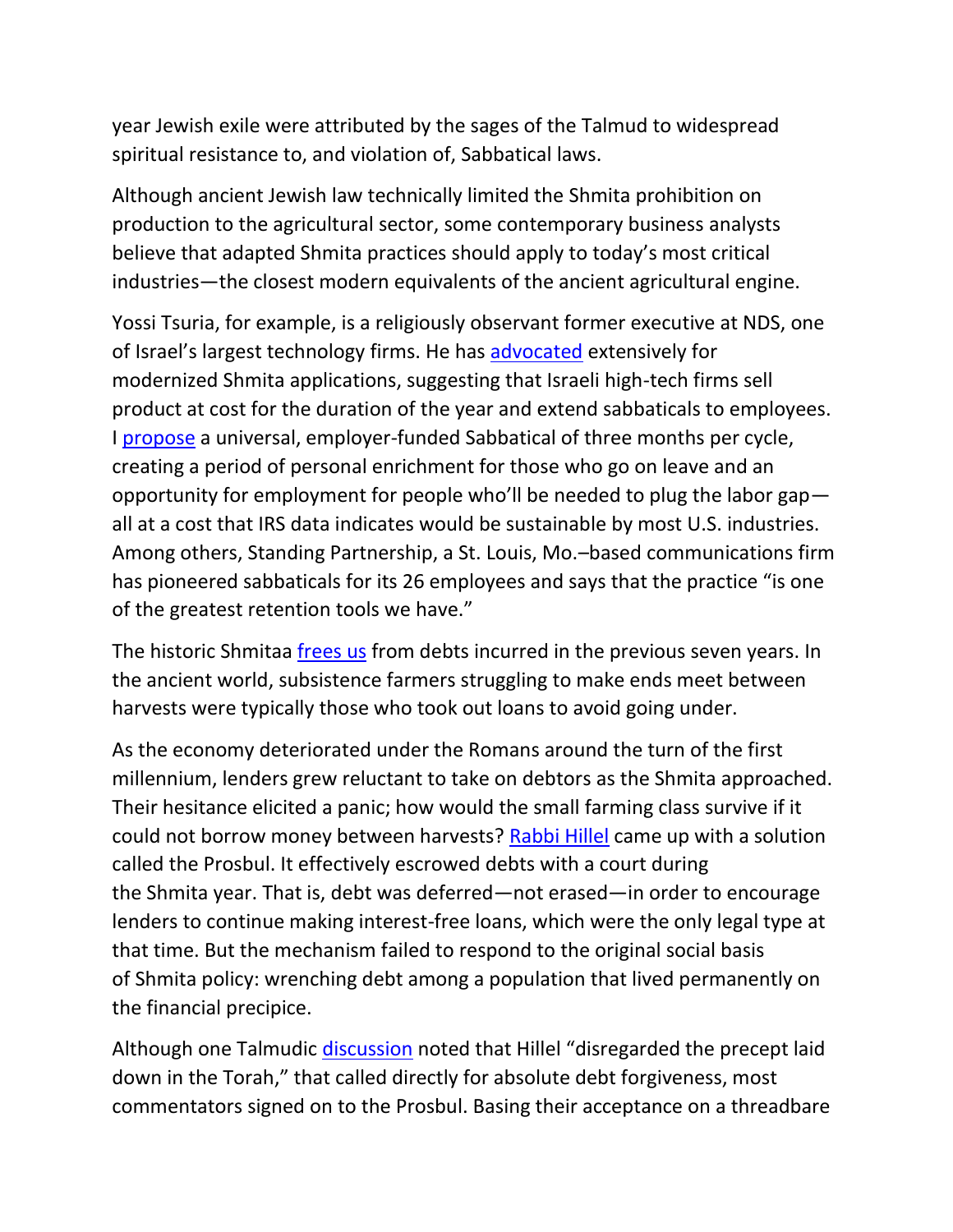technicality, the majority agreed that unforeseen consequences (in this case, the inability to access no-interest survival loans, rather than liberation from debt) trumped the literal Torah decree. Yet all sides to the debate supported the objective of giving the poor an economic re-start opportunity.

In the ancient era, the lack of available credit was the most common cause of spiraling debt, foreclosure, and even personal freedom. Today it's the casual availability of credit that creates unsustainable debt. Crushing contemporary debt often begins with misleading loans and heavily promoted lures of materialism; at the height of the mortgage crisis about one-third of all U.S. mortgage borrowers were "underwater"—owing more on high-risk loans than their property was worth. More recently, a surge in **[predatory car loans](http://dealbook.nytimes.com/2014/07/19/in-a-subprime-bubble-for-used-cars-unfit-borrowers-pay-sky-high-rates/?_php=true&_type=blogs&module=Search&mabReward=relbias%3Aw%2C%7b%222%22%3A%22RI%3A13%22%2C%221%22%3A%22RI%3A5%22%7d&_r=0)** (often courtesy of the same banks responsible for the mortgage meltdown) has again demonstrated the creepy ingenuity of lenders. And less-regulated lending—steep-rate credit cards, the payday loan industry, and pawn shops—entice economically desperate populations with promises of quick, easy credit or cash availability at oftenobscured exorbitant rates plus fees. Proliferating in urban areas, more than 30,000 payday loan storefronts are the outposts of a \$30 billion+ cyclical debt industry.

In addition to uniform restrictions on interest rate caps, a modern application of Shmita debt release values might include a seven-year cycle of debt forgiveness for credit card, payday-related and sub-prime interest debt. Faced with an approaching debt release deadline, both credit card and payday industries would become increasingly reluctant to issue high-interest credit, reducing the debt load on the most vulnerable populations for several years before the Shmita year itself. In the seventh year the shofar blows, so to speak—and remaining debt would be erased.

If a farmer in the biblical era failed to repay even the traditional interest-free debt, his predicament likely resulted in either indentured servitude or the surrender of his ancestral land decried in [Isaiah's plaint](http://www.mechon-mamre.org/p/pt/pt1005.htm) against monopolists who "join field to field until no space remains." The Shmita laws proclaiming release from indentured servitude provided an escape from this gruesome cycle.

This was no small problem. Josephus describes mass debt rebellions in the Galilee during the Roman Wars. Even early Christian admonitions to "forgive our debts as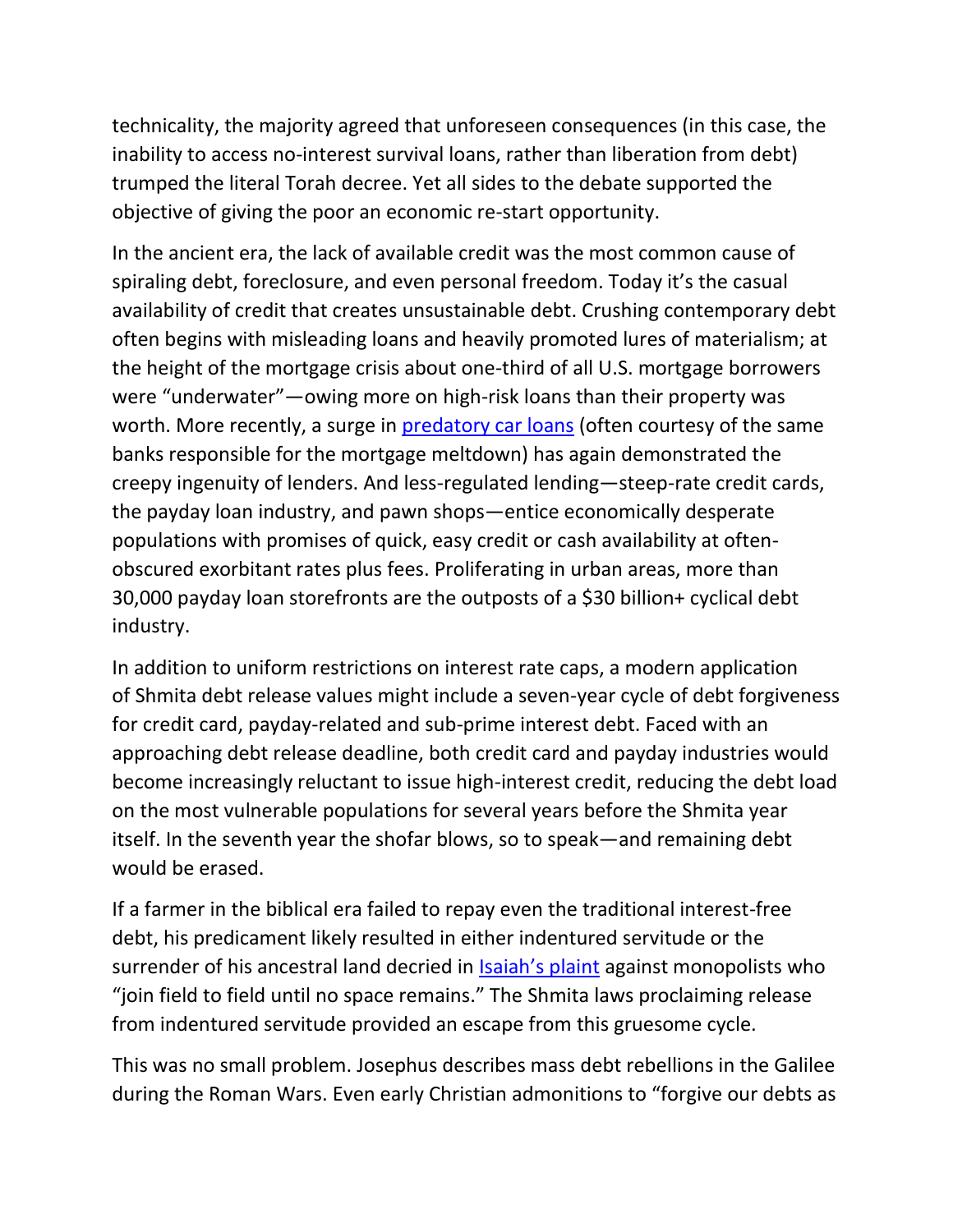we forgive those who are indebted to us" indicate the havoc wrought by the debtand-indenture cycle.

Indentured servitude resulted from intractable debt triggered by economic conditions over which the victim had no control. Prodded by the black hand of the market, some entered into servitude as a voluntary arrangement to avoid penalties they considered more onerous—losing that ancestral land grant, for example.

While the modern economy has all but eradicated the formal structure of indentured servitude, entrapment in cyclical poverty is an ongoing phenomenon. Its current victims are caught in webs of dictated wages, dead-end jobs, and takeit-or-leave-it conditions. In the most striking parallel to ancient forms of servitude, undocumented economic refugees and sex slaves often suffer living arrangements inspired by sharecropping and 19th-century mining towns where owners controlled not only conditions of work but also housing, shopping, and prices designed to dig workers and their families deeper and deeper into debt.

Breaking the cycle of debt and indenture was a prime target of Shmita laws. Modern Shmita practices would reflect a Jewish ethos of "[one law for all](http://www.mechon-mamre.org/p/pt/pt0415.htm)," as well as liberty from contemporary forms of servitude in the seventh year. They would include permanently valid documentation and labor rights for non-seditious, noncriminal undocumented workers. Especially at the Shmita, there should be spiritual room in every sukkah and synagogue for the indentured servants of modernity, advocating for the [call of Leviticus](http://www.mechon-mamre.org/p/pt/pt0319.htm) to treat "the stranger who resides with you … as one of your citizens."

While the laws of the Yovel—or Jubilee Year—generally parallel those of the Shmita, there is one that is unique: the requirement to repatriate property to its original owner. It is perhaps the most radical, and to modern ears, the most discomfiting economic concept in the lexicon of Jewish law.

As [described](http://www.mechon-mamre.org/p/pt/pt0325.htm) in Leviticus, the [land was returned](http://www.mechon-mamre.org/p/pt/pt0327.htm) to its original owners once in the space of every two or three generations. Interim owners profited from its use, but their tenure was limited. The cycle of repatriation provided the offspring of those who had lost their place in the world a chance to reclaim it.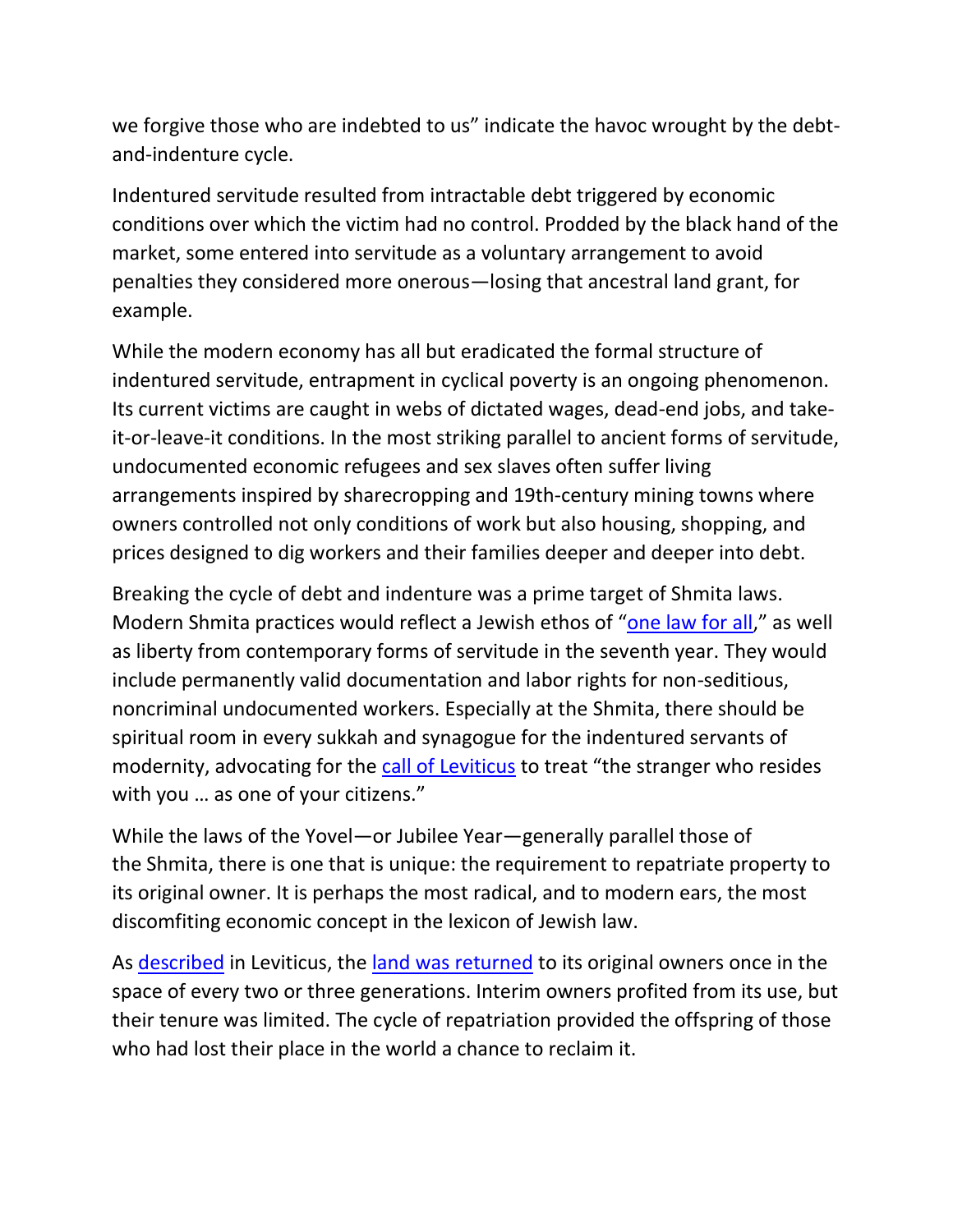Despite the increasing concentration of wealth in modern economies, Western societies offer no similar initiatives to refresh economic opportunity from generation to generation. Modern frameworks of wealth-based privilege and oldboy estate transfer laws upend any semblance of a level trans-generational playing field.

The rights to bequeath and inherit present vexing issues. Virtually all cultures value the concept of creating wealth to leave behind for one's children. In today's environment, the very idea of repatriated property seems far-fetched (though this is the kernel of even the weakest estate tax laws). And yet, while the return of hard assets to original individual owners would present a staggering political and technical undertaking in the modern economy, the justice ethic behind the Yovel—especially in an era of stubborn and deepening income inequality—is as valid now as it was when it was conceived.

An estate-transfer policy that supported Yovel values would acknowledge three conflicting human desires: to convey accrued wealth to descendants; to reward wealth creators with the ability to pass on their assets; and to incrementally rebalance the playing field in each generation.

The current paradigm supports the first two of these values but certainly not the third. A Yovel initiative would permit all wealth created by an individual to be passed on to two successive generations. At the third generation (comparable to the 50-year Jubilee interval) the portion of that wealth above a statutory threshold (say \$500,000, which excludes the overwhelming majority of estates) would be repatriated to the general populace. Based on the value of gross taxable estates reflected in IRS data, the annual distribution would be more than \$3,000 per U.S. household in current dollars, even if distribution included the wealthy. That's more than 10 percent additional buying power for families in poverty.

Debt forgiveness, release from servitude, and trans-generational transfers are economic re-start values lifted straight from Jewish source texts—values that speak to contemporary crises and societal needs. How better to spark interest in Jewish life and thought than by activating values that speak directly to modern social ills? No one said it more eloquently than the Labor-Zionist writer [Berl](http://jafi.org/JewishAgency/English/Jewish+Education/Compelling+Content/Eye+on+Israel/Gallery+of+People+(Biographies)/Katznelson+Berl.htm)  [Katznelson](http://jafi.org/JewishAgency/English/Jewish+Education/Compelling+Content/Eye+on+Israel/Gallery+of+People+(Biographies)/Katznelson+Berl.htm) in 1934 when he called for Jews to "excavate the dust from that which